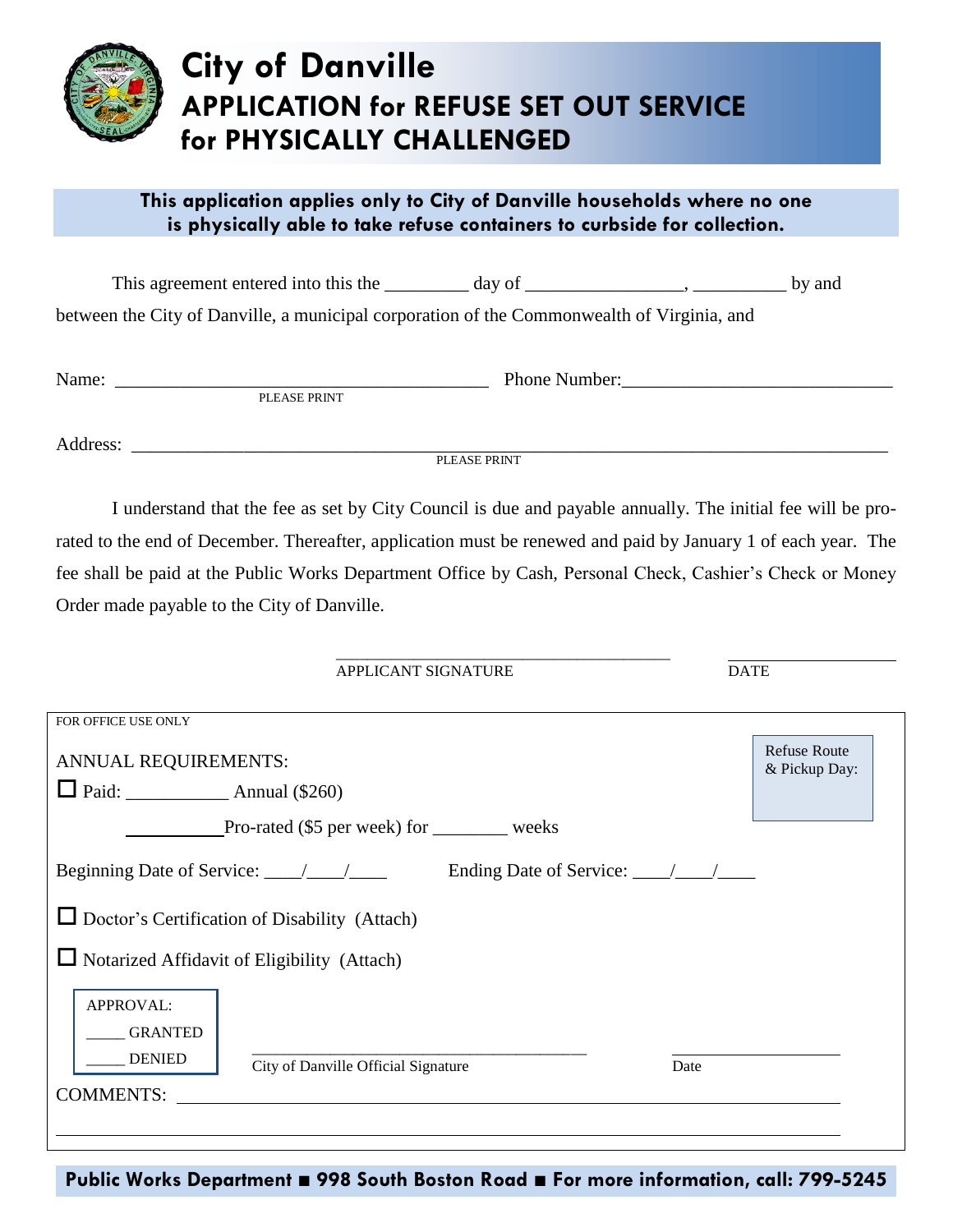

## **City of Danville AFFIDAVIT of ELIGIBILITY for REFUSE SET OUT SERVICE for PHYSICALLY CHALLENGED**

COMMONWEALTH OF VIRGINIA CITY OF DANVILLE, to wit:

I, PRINT APPLICANT'S NAME I, do hereby state and make oath, by my signature below, that I am not physically able and that I have no other available assistance in my household to comply with the City's requirement to place refuse at the curb for collection by the Public Works Department and do further hereby state and make oath that this information is true and correct.

I further understand that a doctor's certificate stating that all occupants are incapable of placing refuse containers at curbside is required and that should a representative of the City of Danville Public Works Department receive reliable information or observe that I am performing activities equal to or more stringent than required to comply with the Ordinance, and/or have another person residing in this household that can assist me, will initiate a review of my application and may result in discontinuance.

|                                 | APPLICANT SIGNATURE       |
|---------------------------------|---------------------------|
|                                 |                           |
|                                 | <b>DATE</b>               |
|                                 |                           |
| <b>COMMONWEALTH OF VIRGINIA</b> |                           |
| CITY OF DANVILLE, to-wit:       |                           |
|                                 |                           |
|                                 |                           |
|                                 |                           |
|                                 | NOTARY PUBLIC             |
|                                 |                           |
|                                 | <b>Commission Number:</b> |

**Public Works Department ■ 998 South Boston Road ■ For more information, call: 799-5245**